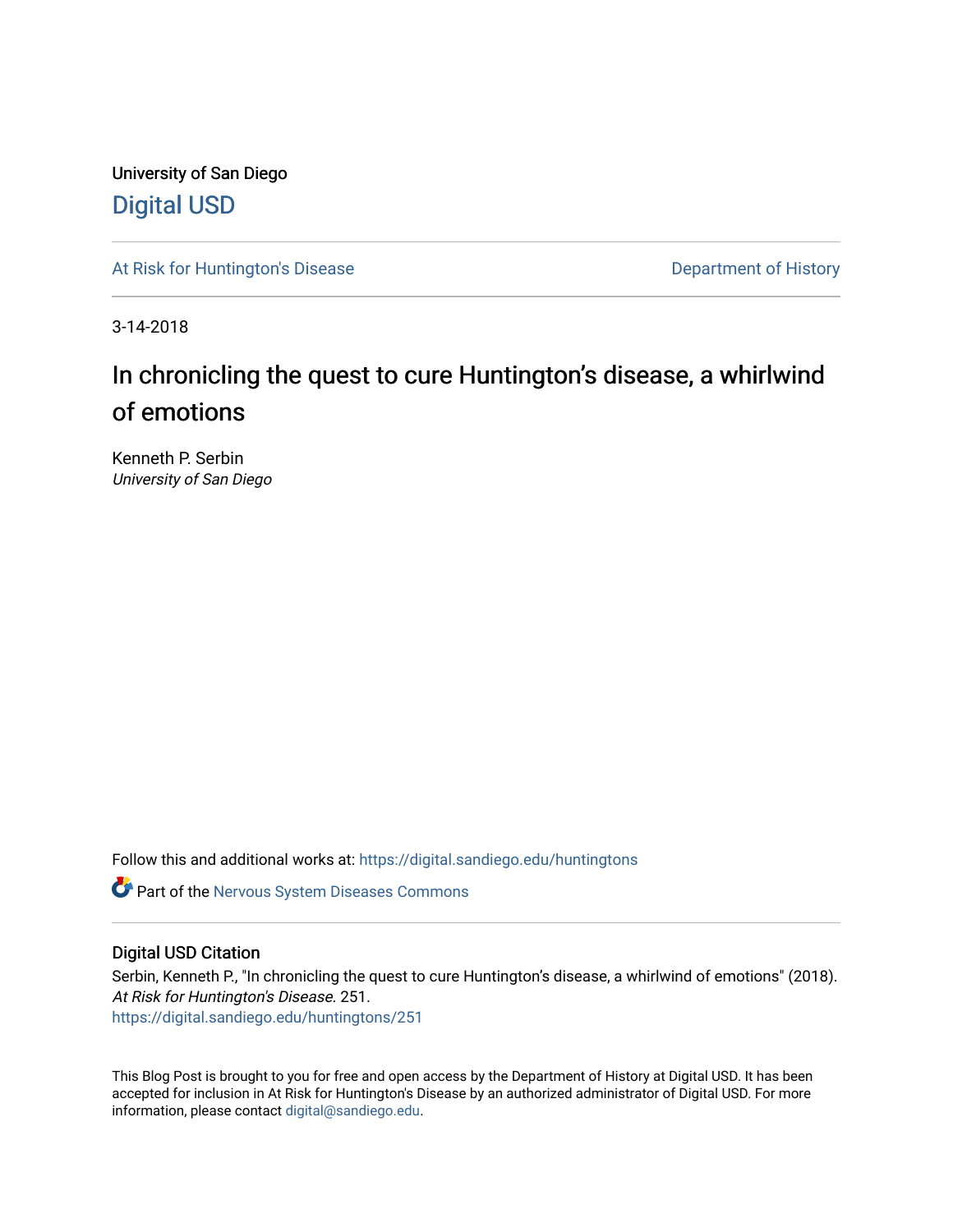### More **[Create Blog](https://www.blogger.com/home#create) [Sign In](https://www.blogger.com/)**

# [At Risk for Huntington's Disease](http://curehd.blogspot.com/)

*HD is a genetically caused brain disorder that causes uncontrollable bodily movements and robs people's ability to walk, talk, eat, and think. The final result is a slow, ugly death. Children of parents with HD have a 50-50 chance of inheriting the disease. There is no cure or treatment.*

# Blog Archive

- $\blacktriangleright$  [2021](http://curehd.blogspot.com/2021/) (12)
- $2020(16)$  $2020(16)$
- $2019(19)$  $2019(19)$
- $2018(16)$  $2018(16)$
- [►](javascript:void(0)) [December](http://curehd.blogspot.com/2018/12/) (2)
- [►](javascript:void(0)) [November](http://curehd.blogspot.com/2018/11/) (2)
- [►](javascript:void(0)) [September](http://curehd.blogspot.com/2018/09/) (2)
- $\blacktriangleright$  [July](http://curehd.blogspot.com/2018/07/) (1)
- $\blacktriangleright$  [May](http://curehd.blogspot.com/2018/05/) (1)
- $\blacktriangleright$  [April](http://curehd.blogspot.com/2018/04/) (2)
- $\nabla$  [March](http://curehd.blogspot.com/2018/03/)  $(3)$ Roche gears up for
- pivotal Phase 3 [Huntington's](http://curehd.blogspot.com/2018/03/roche-gears-up-for-pivotal-phase-3.html) di... In chronicling the quest to cure [Huntington's](http://curehd.blogspot.com/2018/03/in-chronicling-quest-to-cure.html) dise...

The best news for the [Huntington's](http://curehd.blogspot.com/2018/03/ionis-phase-12a-clinical-trial-data.html) disease communi...

- $\blacktriangleright$  [February](http://curehd.blogspot.com/2018/02/) (3)
- $2017(14)$  $2017(14)$
- $2016(13)$  $2016(13)$
- $\blacktriangleright$  [2015](http://curehd.blogspot.com/2015/) (24)
- $2014(24)$  $2014(24)$
- [►](javascript:void(0)) [2013](http://curehd.blogspot.com/2013/) (30)
- $\blacktriangleright$  [2012](http://curehd.blogspot.com/2012/) (26)
- $\blacktriangleright$  [2011](http://curehd.blogspot.com/2011/) (33)
- $\blacktriangleright$  [2010](http://curehd.blogspot.com/2010/) (26)
- $-2009(21)$  $-2009(21)$  $-2009(21)$
- $2008(7)$  $2008(7)$
- $\blacktriangleright$  [2007](http://curehd.blogspot.com/2007/) $(7)$
- $\blacktriangleright$  [2006](http://curehd.blogspot.com/2006/) (4)
- $\blacktriangleright$  [2005](http://curehd.blogspot.com/2005/) (17)

#### About Me **GENE [VERITAS](https://www.blogger.com/profile/10911736205741688185)**

View my [complete](https://www.blogger.com/profile/10911736205741688185) profile

### HD Links

[Huntington's](http://www.hdsa.org/) Disease Society of America

#### WEDNESDAY, MARCH 14, 2018

# In chronicling the quest to cure Huntington's disease, a whirlwind of emotions

Covering the 13th Annual Huntington's Disease Therapeutics Conference left me with immense hope about potential treatments but also, [as in the past,](http://curehd.blogspot.com/2013/02/the-return-of-huntingtons-whirlwind.html) a whirlwind of emotions regarding the disorder that killed my mother and threatens the lives of tens of thousands of HD patients and presymptomatic gene carriers like me.

The conference began on February 26 with a remarkable keynote speaker invited by sponsor [CHDI Foundation, Inc.:](http://chdifoundation.org/) [Nora Guthrie](http://woodyguthrie.org/), the daughter of iconic folk singer and activist [Woody Guthrie](http://woodyguthrie.org/biography/biography1.htm), who died of HD in 1967, and his late wife Marjorie. In 1967, Marjorie founded what would become the **Huntington's** Disease Society of America (HDSA).

"We are the hopers and the changers," said Nora Guthrie, quoting her father, to the audience of 350 scientists, drug company representatives, and family advocates. "The note of hope is the only note than can help us or save us from falling to the bottom."

CHDI keynoters, who always come from HD-affected families, aim to inspire researchers' quest for treatments. (*[I led off](http://curehd.blogspot.com/2011/02/unmasking-gene-veritas-huntingtons.html) the 2011 event.*) Guthrie interweaved her father's music – he wrote ["This Land is Your Land,"](https://www.youtube.com/watch?v=wxiMrvDbq3s) performed at President Barack [Obama's 2009 inaugural](https://www.youtube.com/watch?v=wnvCPQqQWds) celebration – with the family's struggles with HD.

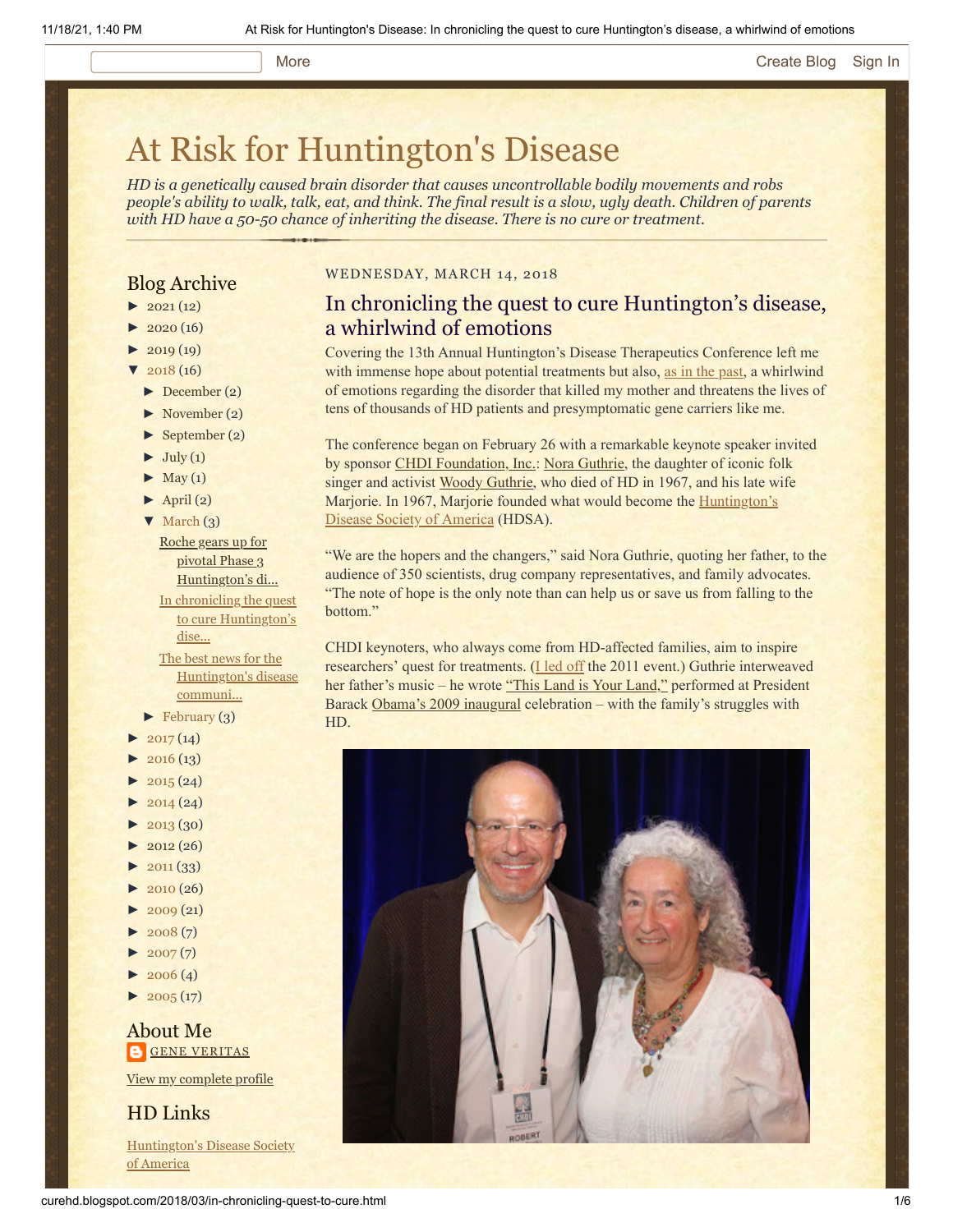[International](http://www.huntington-assoc.com/) Huntington **Association** [Huntington's](http://hddrugworks.org/) Disease Drug **Works** [Huntington's](http://www.hdlighthouse.org/) Disease **Lighthouse [Hereditary](http://www.hdfoundation.org/) Disease Foundation** [Huntington's](http://www.hdac.org/) Disease Advocacy Center Thomas [Cellini Huntington's](http://www.ourtchfoundation.org/) Foundation HDSA Orange County (CA) **[Affiliate](http://www.hdsaoc.org/)** HD Free with [PGD!](http://www.hdfreewithpgd.com/) [Stanford](http://www.stanford.edu/group/hopes/) HOPES Earth Source [CoQ10,](http://www.escoq10.com/) Inc.

# HD Blogs and Individuals

Chris Furbee: [Huntingtons](http://www.huntingtonsdance.org/) Dance Angela F.: Surviving [Huntington's?](http://survivinghuntingtons.blogspot.com/) Heather's [Huntington's](http://heatherdugdale.angelfire.com/) Disease Page

#### 11/18/21, 1:40 PM At Risk for Huntington's Disease: In chronicling the quest to cure Huntington's disease, a whirlwind of emotions

*CHDI Chief Scientific Officer Robert Pacifici, Ph.D., with Nora Guthrie (photo by Gene Veritas)*

As reported in my [previous article](http://curehd.blogspot.com/2018/03/ionis-phase-12a-clinical-trial-data.html), the conference closed with the "best news since the discovery of the gene" in 1993: the Ionis Pharmaceuticals drug IONIS-HTT<sub>Rx</sub> lowered mutant huntingtin protein an average of 40 percent, with a maximum reduction of 60 percent, in patients' cerebrospinal fluid in a Phase 1/2a clinical trial (testing mainly safety and tolerability).

Based on animal studies, that translates into reductions in the cerebral cortex ranging from 55-85 percent. Ionis partner [Roche](https://www.roche.com/), a major pharmaceutical firm based in Switzerland, confirmed that it would take the unusual step of skipping a Phase 2 trial (testing efficacy for the first time) and going directly to a Phase 3 (test and confirming efficacy in hundreds of participants).

I was elated to meet Nora, hear the Phase 1/2a results, and interview Roche representatives about the next steps in the [clinical trial program for RG6042](http://hdsa.org/wp-content/uploads/2018/03/Ionis-Roche-CHDI-HD-Community-Statement_01Mar2018.pdf), the drug's new name. (Roche and HDSA will update the HD community on Phase 3 eligibility criteria and other details.)

Upcoming articles will feature my interviews with the Roche officials and Guthrie.



*Erik Lundgren (left), lifecycle leader of the Roche HD program, Gene Veritas (aka Kenneth P. Serbin), Mai-Lise Nguyen, patient partnership director of the Roche HD program, and Lauren Boak, Ph.D., Roche global development team leader (selfie by Erik Lundgren, Roche)*

#### **How early does HD start?**

With several dozen presentations over 72 hours, the conference was a barrage of information about HD. Despite the positive news, like the six previous CHDI conferences I've attended, this event brought a stark reminder of the devastation caused by HD and the community's urgent need for treatments.

I tested positive for the HD gene in 1999 and will, unfortunately, inevitably develop symptoms – unless a treatment becomes available soon. Watching the scientists' presentations – many referred to the havoc caused in HD-affected brains – felt like getting a preview of how I'll decline and die.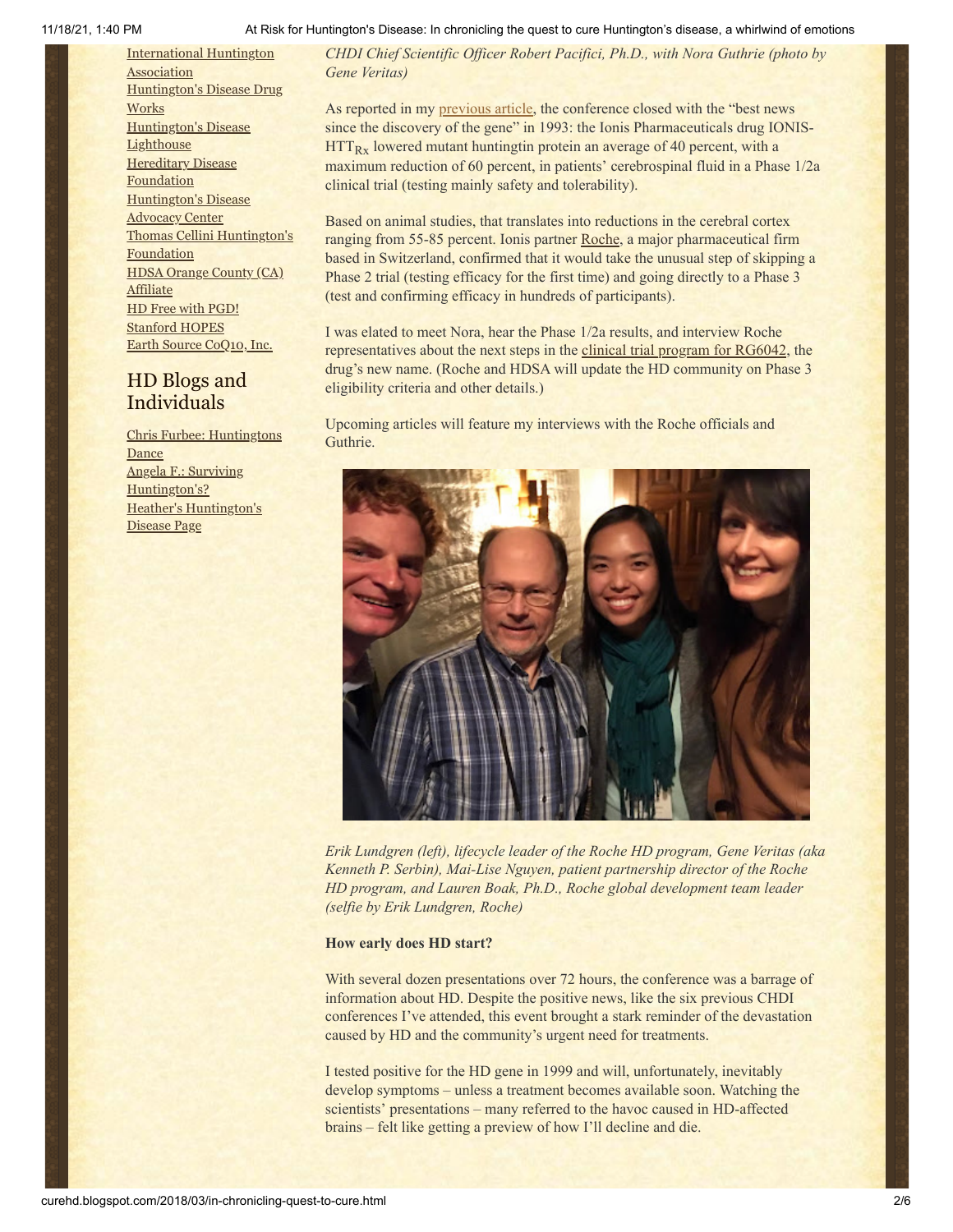11/18/21, 1:40 PM At Risk for Huntington's Disease: In chronicling the quest to cure Huntington's disease, a whirlwind of emotions

Sandrine Humbert, Ph.D., of the Université Grenoble Alpes (France), discussed the role of the huntingtin protein in the development of the cortex (the largest portion of the brain) of mice. Her research explores HD as a possible "developmental disorder," that is, the progression of symptoms from the earliest stages of life, given that people like me are born with the genetic defect.

Dr. Humbert said that subtle signs of the disease appear "years before" the appearance of involuntary motor movements, which doctors until recent years used as the indicator of onset. Perhaps drugs targeting the "abnormal development" of the brain will be needed to "delay disease onset," she concluded.

Further research is needed in this new area of HD science. Still, Dr. Humbert's presentation and the subsequent  $Q & A$  with scientists made me wonder: as I push 60, are the memory lapses and other cognitive changes I'm experiencing because of ordinary aging – or HD?

In the video below you can watch the discussion of this point. For Dr. Humbert's complete presentation, [click here.](https://vimeo.com/260121505)



# **How early do [Huntington's disease](https://vimeo.com/260107847?embedded=true&source=video_title&owner=6019843) symptoms start?**

from **[Gene Veritas](https://vimeo.com/user6019843?embedded=true&source=owner_name&owner=6019843)**

09:58

**How** 

[early do Huntington's disease symptoms start? from Gene Veritas on Vimeo.](https://vimeo.com/260107847)

#### **'A bucket of cold water'**

My interactions with physicians, scientists, and HD family members further reminded me of my ["race against the genetic clock"](https://www.chronicle.com/article/Racing-Against-the-Genetic/135542) and the challenges faced by HD families.

Despite the air of excitement about the Ionis Phase 1/2a results, one doctor familiar with my story cautioned me about the extensive time needed for Phase 3: "It's a little bit naive to not consider that you might not be ready for the Ionis drug."

"I feel like you've just thrown a bucket of cold water on me," I told her.

The range of onset for someone with my mother's and my level of mutation is between the late 40s and late 60s. She probably developed symptoms in her late 40s. She died at 68. At 58, I'm extremely lucky to have gotten this far without symptoms.

I can't wait much longer for a drug. If successful, RG6042 probably won't reach the market for five or six years – and that's an optimistic scenario, since Phase 3 could fail.

The physician reminded me of the importance of planning carefully for the onset of symptoms, citing the case of one patient who was able to remain at work after some adjustments to his routine.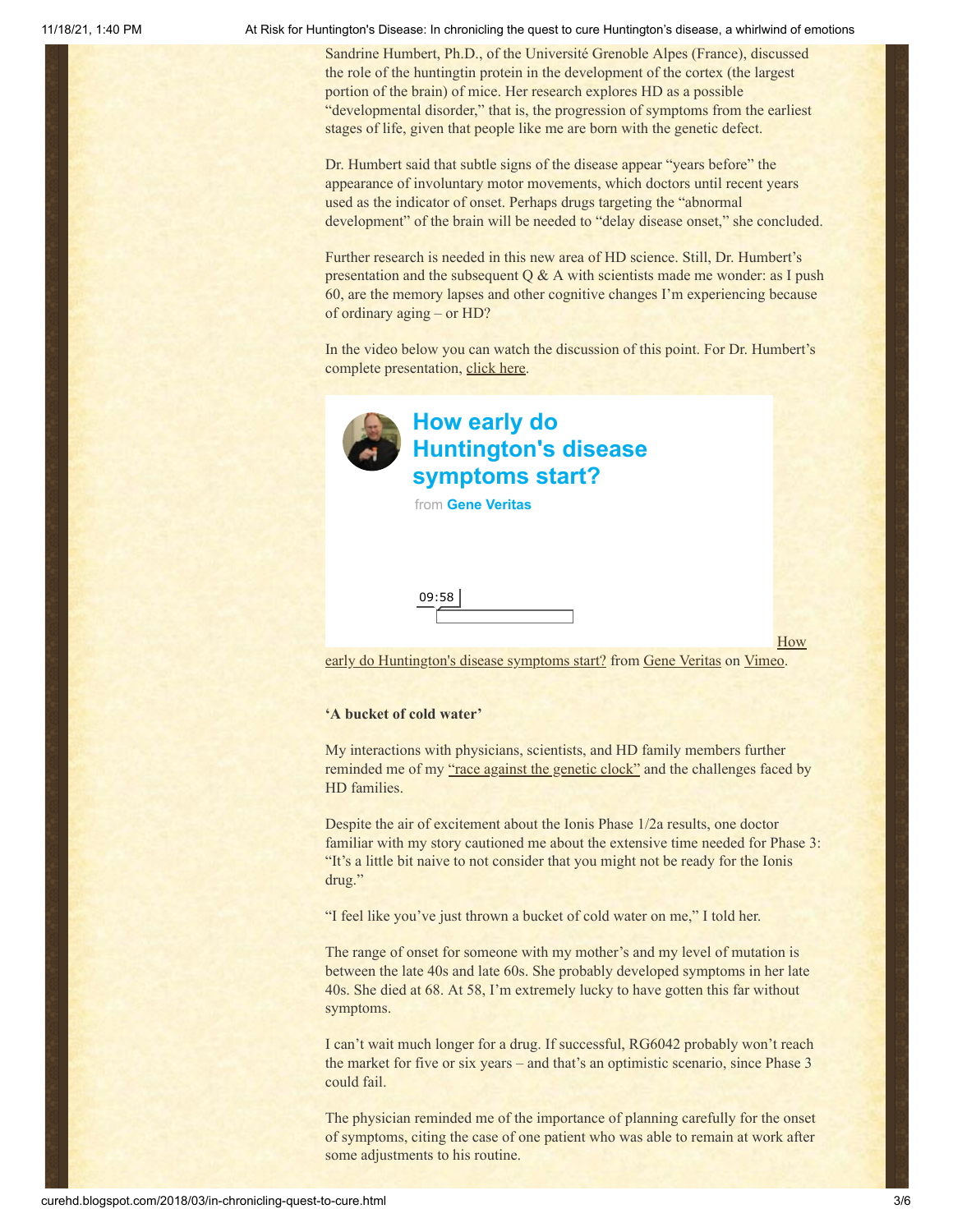#### 11/18/21, 1:40 PM At Risk for Huntington's Disease: In chronicling the quest to cure Huntington's disease, a whirlwind of emotions

She *did* note that my advocacy and coverage of the CHDI meetings might be delaying onset: they provide me with purpose and intellectual enrichment.

#### **Reliving the shock**

At one lunch, I briefly recounted my family's HD story to a group of researchers and the Swiss neurologist Jean-Marc Burgunder, M.D., who chairs the executive committee of the [European Huntington's Disease Network,](http://www.ehdn.org/) a CHDI-supported nonprofit network for advancing research, facilitating clinical trials, and improving patient care.

I explained that, with no prior knowledge of HD, I received a bombshell in a phone call the day after Christmas 1995. In the space of a few minutes, I learned of my mother's genetic test and diagnosis; my 50-50 chance of inheriting the gene; and the potential risk for any child I might father.

Dr. Burgunder observed that HD testing centers now have a protocol that includes notifying potentially at-risk family members about genetic testing and counseling by geneticists and psychologists.

Back then, however, all I could do was to call my mother's geneticist to get more information about HD and genetic testing.

To relive the emotional pain of that day and look back on the improved genetic testing process made me feel as if I were going through an out-of-body experience.

Sadly, learning about HD for the first time remains a shocking experience that won't be eliminated until we have effective treatments.

Listening to other HD family members recall their stories of genetic testing of their children, I also remembered the months-long, anxiety-ridden process of having our daughter tested in the womb for HD. Luckily, she tested negative.

#### **Research: 'It's for you guys'**

Despite my renewed fears about HD, the final, upbeat session on "huntingtin lowering" (reducing the amount of huntingtin protein in brain cells) lifted my spirits. In addition to the Ionis news, it included an update on another, recently started Phase 1b/2a gene-silencing clinical trial, PRECISION-HD, run by Wave Life Sciences. ([Click here](https://vimeo.com/260153345) to watch a video of the presentation.)

During that session, I sat next to Scott Zeitlin, Ph.D., of the University of Virginia, whose presentation concerned his research in transgenic HD mice, a common tool of researchers, to measure the effects of lowering huntingtin. He described the types of changes in the animals' brains that also compromise the human brain.

I was heartened to hear his conclusion.

"Many of these earlier changes that we see can be reversed fairly quickly," he said of the experiment. "So I'm enthusiastic about this."

Though the presentation was based on unpublished research – scientists don't like to get "scooped" – Dr. Zeitlin gave permission to post it online ([click here](https://vimeo.com/258434442) to watch).

"It's for you guys," he said, referring to the HD community and echoing the ethos of the quest for treatments.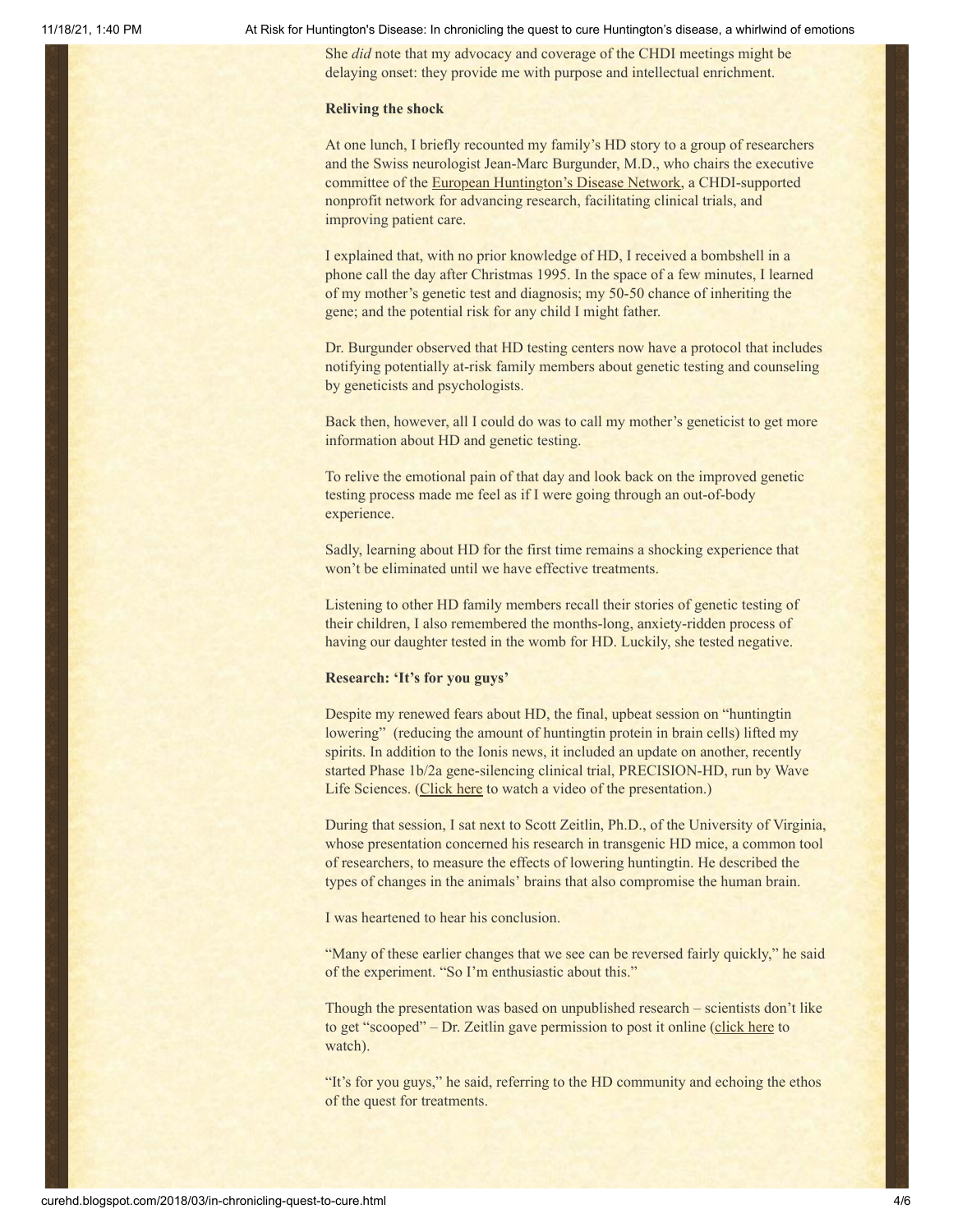

*Scott Zeitlin, Ph.D., with Sarah Tabrizi, FRCP, Ph.D., lead investigator of the Ionis Phase 1/2a trial (photo by Gene Veritas)*

#### **Personal and community milestones**

I left the conference at 10:45 p.m. on March 1, as the farewell banquet wound down. I had drunk a couple of cups of strong black tea – normally something an HD gene carrier should avoid but which I needed for the 140-mile drive to my home in San Diego.

I arrived at 1:10 a.m. the next morning and, wired from the tea and the conference, started work on my article about the event. I finally went to bed at 5 a.m. – also not good for an HD gene carrier but perhaps understandable given the circumstances.

It was titled: "The best news for the Huntington's disease community since the discovery of the gene: Ionis trial data revealed, Roche confirms jump to Phase 3" [\(click here](http://curehd.blogspot.com/2018/03/ionis-phase-12a-clinical-trial-data.html) to read more).

Appropriately, it was entry number 250 in this blog: a personal milestone symbolic of my avoidance of symptoms, of my advocacy, and of the hope for treatments or even a cure.

*(Visit my [Vimeo album](https://vimeo.com/album/5022031) for other presentations and interviews at the conference.)*

*(Disclosure: I hold a symbolic amount of Ionis shares.)*

Posted by Gene [Veritas](https://www.blogger.com/profile/10911736205741688185) at [9:19](http://curehd.blogspot.com/2018/03/in-chronicling-quest-to-cure.html) PM

Labels: CHDI [Foundation](http://curehd.blogspot.com/search/label/CHDI%20Foundation) , [clinical](http://curehd.blogspot.com/search/label/clinical%20trials) trials , gene [carrier](http://curehd.blogspot.com/search/label/gene%20carrier) , [genetic](http://curehd.blogspot.com/search/label/genetic%20testing) testing , [HDSA](http://curehd.blogspot.com/search/label/HDSA) , [Huntington's](http://curehd.blogspot.com/search/label/Huntington%27s%20disease) disease, Ionis [Pharmaceuticals](http://curehd.blogspot.com/search/label/Ionis%20Pharmaceuticals), Nora [Guthrie](http://curehd.blogspot.com/search/label/Nora%20Guthrie), [RG6042](http://curehd.blogspot.com/search/label/RG6042), [Roche](http://curehd.blogspot.com/search/label/Roche), [Sandrine](http://curehd.blogspot.com/search/label/Sandrine%20Humbert) Humbert , Scott [Zeitlin](http://curehd.blogspot.com/search/label/Scott%20Zeitlin) , [symptoms](http://curehd.blogspot.com/search/label/symptoms) , [treatments](http://curehd.blogspot.com/search/label/treatments) , Woody [Guthrie](http://curehd.blogspot.com/search/label/Woody%20Guthrie)

#### 2 comments:



#### **[Bev](https://www.blogger.com/profile/03503485303129848329) said...**

I believe your activism is a protective factor in delaying the onset of symptoms, but I KNOW your activism is a protective factor for us in the HD community who need a booster shot of hope from time to time. Thanks!

 $\omega$ 

8:20 AM, [March](http://curehd.blogspot.com/2018/03/in-chronicling-quest-to-cure.html?showComment=1521213634710#c4714739784004212837) 16, 2018